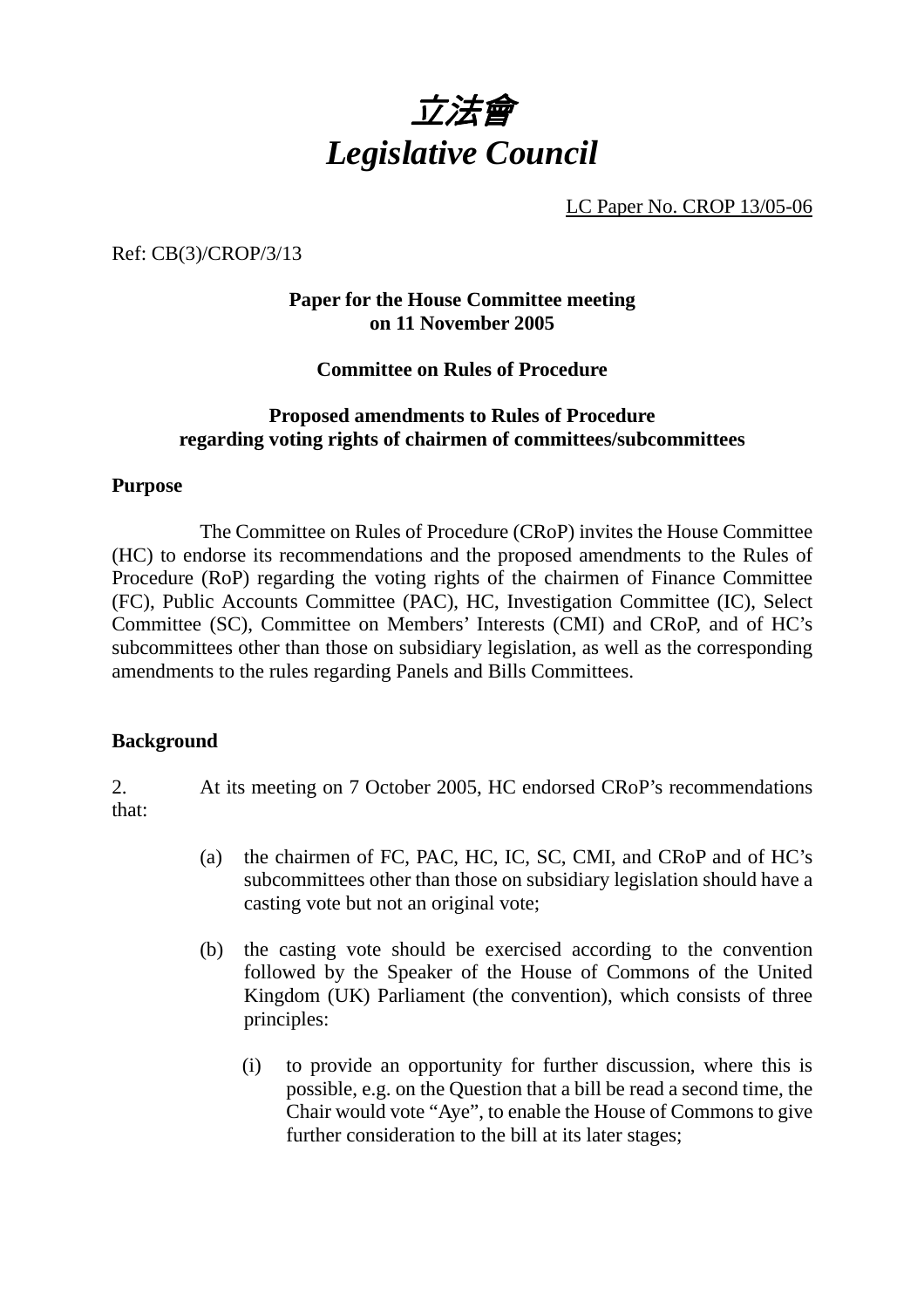- (ii) when no further discussion is possible, decisions should not be taken except by a majority, e.g. on the Question that a bill be read the third time, the Chair would vote "No", because there is no further opportunity for consideration by the House of Commons, and a majority has not been obtained; and
- (iii) a casting vote on an amendment to a bill should leave the bill in its existing form. The Chair would therefore vote against the amendment; and
- (c) the relevant proposed amendments to RoP should be presented to HC for endorsement and then to the Council for approval as soon as possible.

# **Applicability of UK parliamentary convention to chairmen of committees of this Council**

3. CRoP has studied how the three principles of the convention, which apply to the handling of bills by the UK House of Commons, may be reflected in RoP regarding committees of the Council.

4. CRoP notes that in this Council, the formal proceedings on bills take place at meetings of the Council. CRoP considers that, for FC, PAC, HC, IC, SC, CMI, and CRoP and of HC's subcommittees other than those on subsidiary legislation, the first and third principles of the convention should **not** apply to the chairmen of these committees/subcommittees when exercising the casting vote.

5. CRoP notes that the second principle of the convention, i.e. when no further discussion is possible, decision should not be taken except by a majority, is already reflected in the current provisions in the relevant procedures of FC, the Establishment Subcommittee and the Public Works Subcommittee. According to these provisions, the respective chairmen shall not exercise the casting vote in such a way as to produce a majority vote in favour of the question before the committee/subcommittee. CRoP recommends that provisions of the same effect should be provided in the relevant RoP regarding the exercise of the casting vote by the chairmen of the other committees/subcommittees.

# **Voting rights of chairmen of HC's subcommittees on subsidiary legislation not subject to sections 34 and 35 of the Interpretation and General Clauses Ordinance (Cap. 1)**

6. Rule 75(10) and (11) of RoP provide respectively that HC shall decide the manner of consideration of any subsidiary legislation which is subject to the provisions of sections 34 and 35 of the Interpretation and General Clauses Ordinance (Cap. 1) and that HC may consider, in such manner as it thinks fit, any other item relating to the business of the Council. Rule 75(12) provides that HC may appoint subcommittees to assist it in performing its functions under Rule 75(10) and (11). Under Rule 75(12B)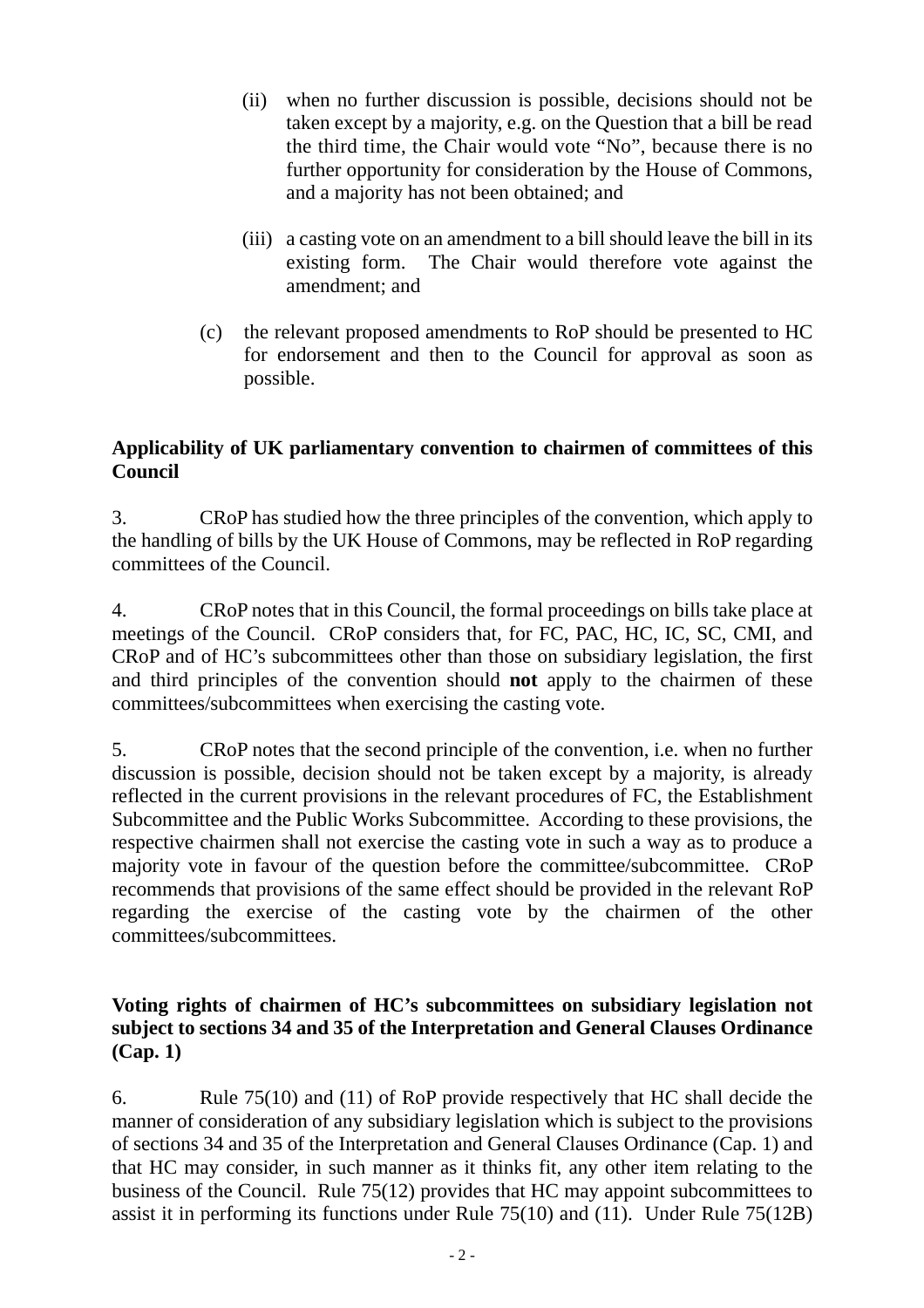and (12C) of RoP, the chairmen of HC's subcommittees on subsidiary legislation which is subject to sections 34 and 35 of Cap. 1 shall have an original vote but not a casting vote, while the chairmen of HC's other subcommittees shall only have a casting vote in a tied vote situation.

7. Other than subsidiary legislation, there are also instruments made under legislation and subject to scrutiny by the Council similar to that applicable to subsidiary legislation. Examples of these instruments are codes of practice and technical memoranda. Furthermore, there is also subsidiary legislation which is not subject to a legislative scrutiny mechanism. Examples of such subsidiary legislation are the regulations made under the United Nations Sanctions Ordinance and Tai Lam Tunnel and Yuen Long Approach Road Ordinance (Replacement of Schedule 1) Notice 2005.

8. HC may appoint subcommittees to study the instruments and subsidiary legislation mentioned in paragraph 7 above. HC may also appoint a subcommittee to study an item of subsidiary legislation which is subject to section 34 or 35 of Cap.1, together with items that are not so subject. An example of such subcommittees is the Subcommittee to Study Tate's Cairn Tunnel Ordinance (Replacement of Schedule) Notice 2005 and Tai Lam Tunnel and Yuen Long Approach Road Ordinance (Replacement of Schedule 1) Notice 2005 ── the former Notice is subject to section 34 of Cap.1 while the latter is not.

9. As the instruments referred to in paragraph 7 and subsidiary legislation not subject to sections 34 and 35 of Cap. 1 are made under legislation, CRoP recommends that the chairmen of the subcommittees dealing with them should have the same voting rights as the chairmen of subcommittees which deal with subsidiary legislation which is subject to sections 34 and 35 of Cap. 1. In other words, the chairmen should likewise have an original vote but not a casting vote.

10. Furthermore, HC has previously appointed subcommittees to study drafts of subsidiary legislation subject to section 34 of Cap.1 and instruments made under an Ordinance. Some items of subsidiary legislation have also been studied by subcommittees even though the notices of the motions to approve them have been withdrawn at the request of HC. These are not the subsidiary legislation referred to in sections 34 and 35 of Cap. 1. However, since the subcommittees so appointed deal with subsidiary legislation or instruments to be made or intended to be made under an Ordinance, CRoP recommends that the chairmen of these subcommittees should have the same voting rights as the chairmen of subcommittees dealing with subsidiary legislation subject to sections 34 and 35 of Cap.1.

11. The proposed amendments to RoP regarding the voting rights of the chairmen of the committees/subcommittees mentioned in paragraph 2(a) above and of HC's subcommittees on subsidiary legislation not subject to sections 34 and 35 of Cap. 1 and on any other instruments made under an Ordinance are in the **Appendix**. Corresponding amendments are also made to the rules regarding Panels and Bills Committees.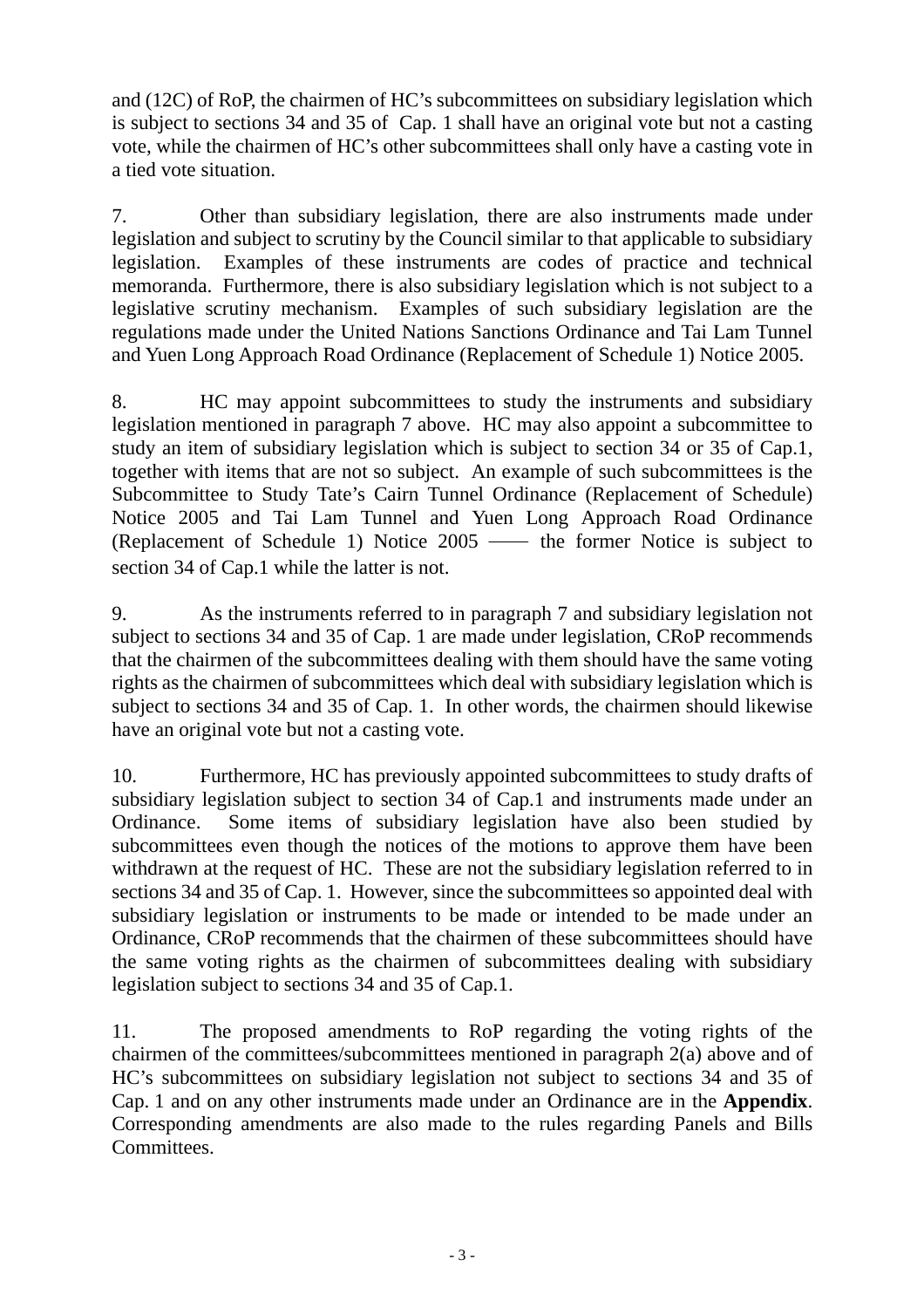12. CRoP recommends that the amendments be presented to HC for endorsement and then to the Council for approval on 23 November 2005. HC's support should also be sought for the chairman of CRoP to seek the President's waiver of the required notice for moving the relevant proposed resolution. Pending the Council's approval of the amendments to RoP, the exercise of the casting vote by the chairmen of FC, PAC, HC, IC, SC, CMI and CRoP, and of HC's subcommittees other than those on subsidiary legislation should be as recommended by CRoP in the interim.

# **Advice sought**

13. Members are invited to endorse CRoP's recommendations in paragraphs 4, 5, and 9 to 12 as well as the proposed amendments to RoP in the Appendix.

Legislative Council Secretariat 10 November 2005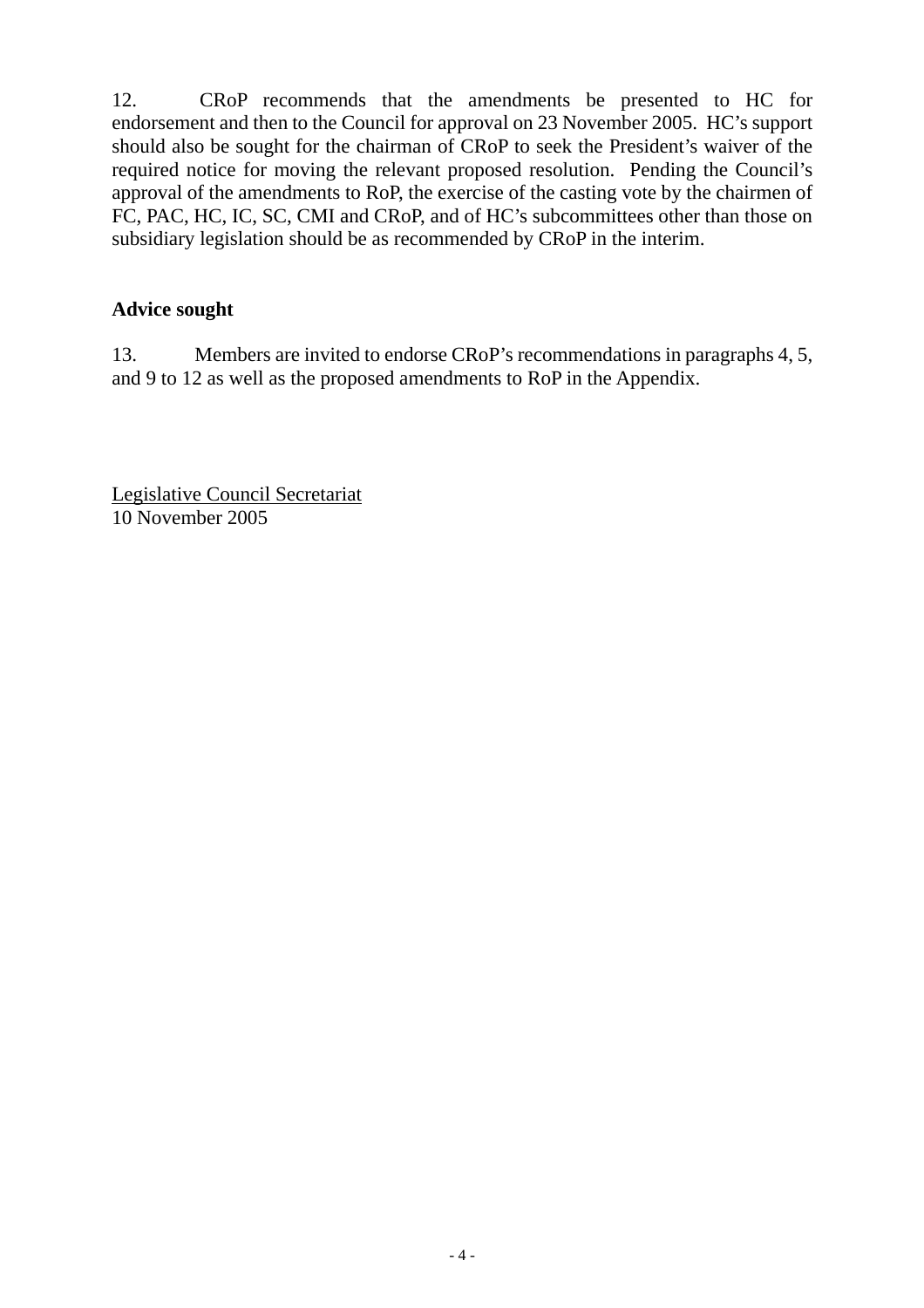## **Proposed amendments to the Rules of Procedure regarding the voting rights of the chairmen of committees/subcommittees**

## **71. Finance Committee**

 (1) There shall be a standing committee, to be called the Finance Committee, the members of which shall be all the Members other than the President.

 (2) The chairman and deputy chairman of the committee shall be elected by and from among its members and shall hold office until the chairman and deputy chairman of the committee for the next session are respectively elected in that next session or, in case that election is held before that next session commences, until that commencement. In the event of the temporary absence of the chairman and deputy chairman, the committee may elect a chairman to act during such absence. Notwithstanding the provision in subrule (8), the chairman or the member presiding, as the case may be, shall have his original vote in addition to his casting vote in such elections. *(L.N. 126 of 2002)*

 (5) The committee may appoint subcommittees for the purpose of assisting the committee in the performance of such functions of the committee as the committee may determine.

\* \* \* \*

 *(5A) The chairman and 8 other members shall form a quorum of the committee.* 

 *(5B) All matters before the committee or its subcommittees shall be decided by a majority of the members voting. Neither the chairman of, nor any other member presiding at, the committee or its subcommittees shall vote, unless the votes of the other members are equally divided, in which case he shall give a casting vote.* 

 *(5C) Notwithstanding the provision in subrule (5B), the chairman or the member presiding, as the case may be, shall have an original vote in addition to his casting vote in the election of the chairman or deputy chairman of the committee or its subcommittees.* 

\* \* \* \*

(8) The chairman and 8 members shall form a quorum. All matters before the committee shall be decided by a majority of the members voting. Neither the chairman nor any other member presiding shall vote, unless the votes of the other members are equally divided, in which case he shall have a casting vote.

\* \* \* \*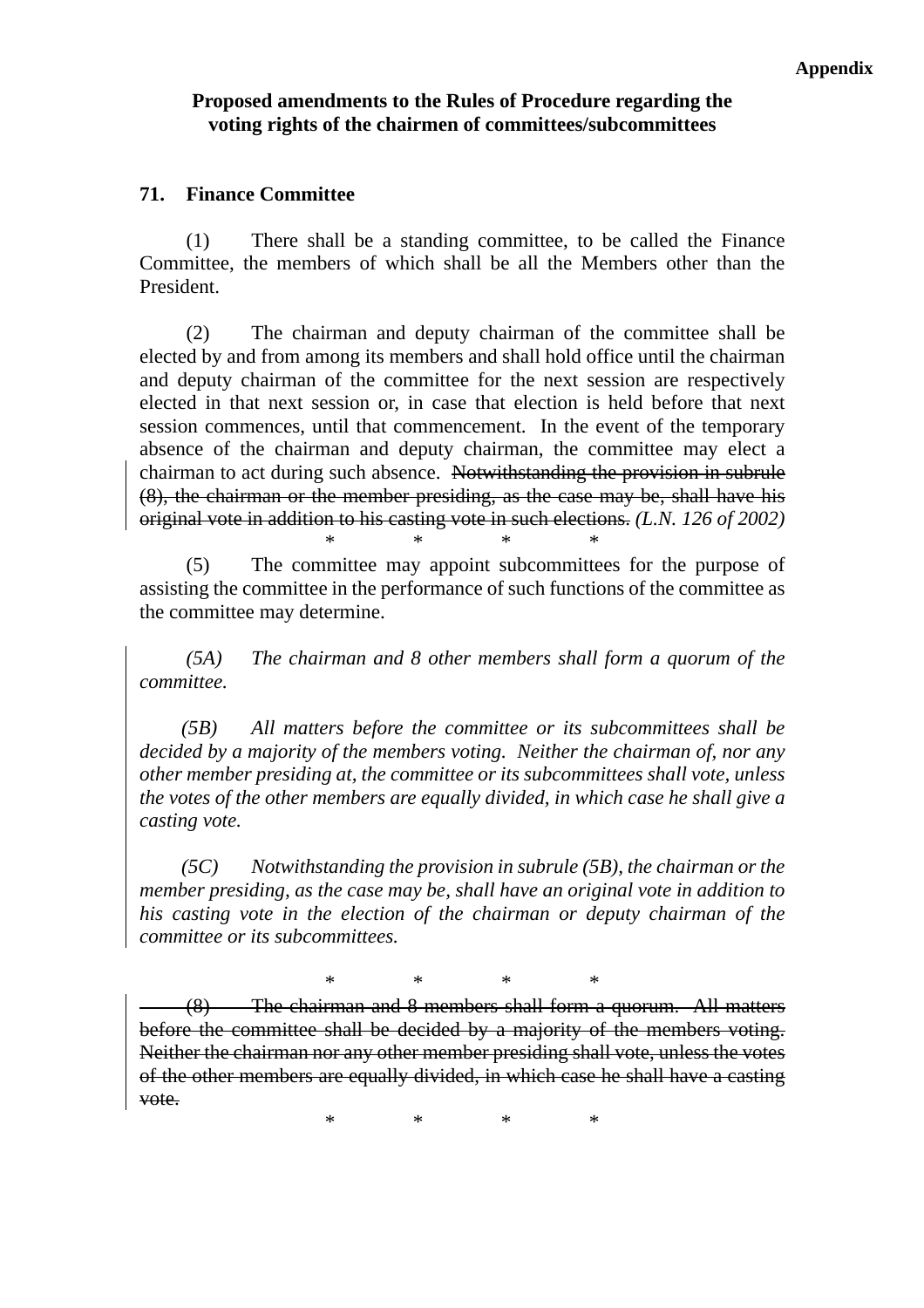### **72. Public Accounts Committee**

\* \* \* \* (3) The committee shall consist of a chairman, deputy chairman and 5 members who shall be Members appointed by the President in accordance with an election procedure determined by the House Committee. In the event of the temporary absence of the chairman and deputy chairman, the committee may elect a chairman to act during such absence. The chairman and 2 other members shall constitute a quorum.

 *(3A) The chairman and 2 other members shall constitute a quorum of the committee.* 

 *(3B) In the event of the temporary absence of the chairman and deputy chairman, the committee may elect a chairman to act during such absence.* 

 *(3C) All matters before the committee shall be decided by a majority of the members voting. Neither the chairman nor any other member presiding shall vote, unless the votes of the other members are equally divided, in which case he shall give a casting vote.*

\* \* \* \* (7) All matters before the committee shall be decided by a majority of the members voting. Neither the chairman nor any other member presiding shall vote, unless the votes of the other members are equally divided, in which case he shall have a casting vote.

\* \* \* \*

### **73. Committee on Members' Interests**

\* \* \* \* (2) The committee shall consist of a chairman, deputy chairman and 5 members who shall be Members appointed by the President in accordance with an election procedure determined by the House Committee. In the event of the temporary absence of the chairman and deputy chairman, the committee may elect a chairman to act during such absence. The chairman and 2 other members shall constitute a quorum.

 *(2A) The chairman and 2 other members shall constitute a quorum of the committee.* 

 *(2B) In the event of the temporary absence of the chairman and deputy chairman, the committee may elect a chairman to act during such absence.* 

 *(2C) All matters before the committee shall be decided by a majority of the members voting. Neither the chairman nor any other member presiding shall vote, unless the votes of the other members are equally divided, in which case he shall give a casting vote.* 

\* \* \* \*

- 2 -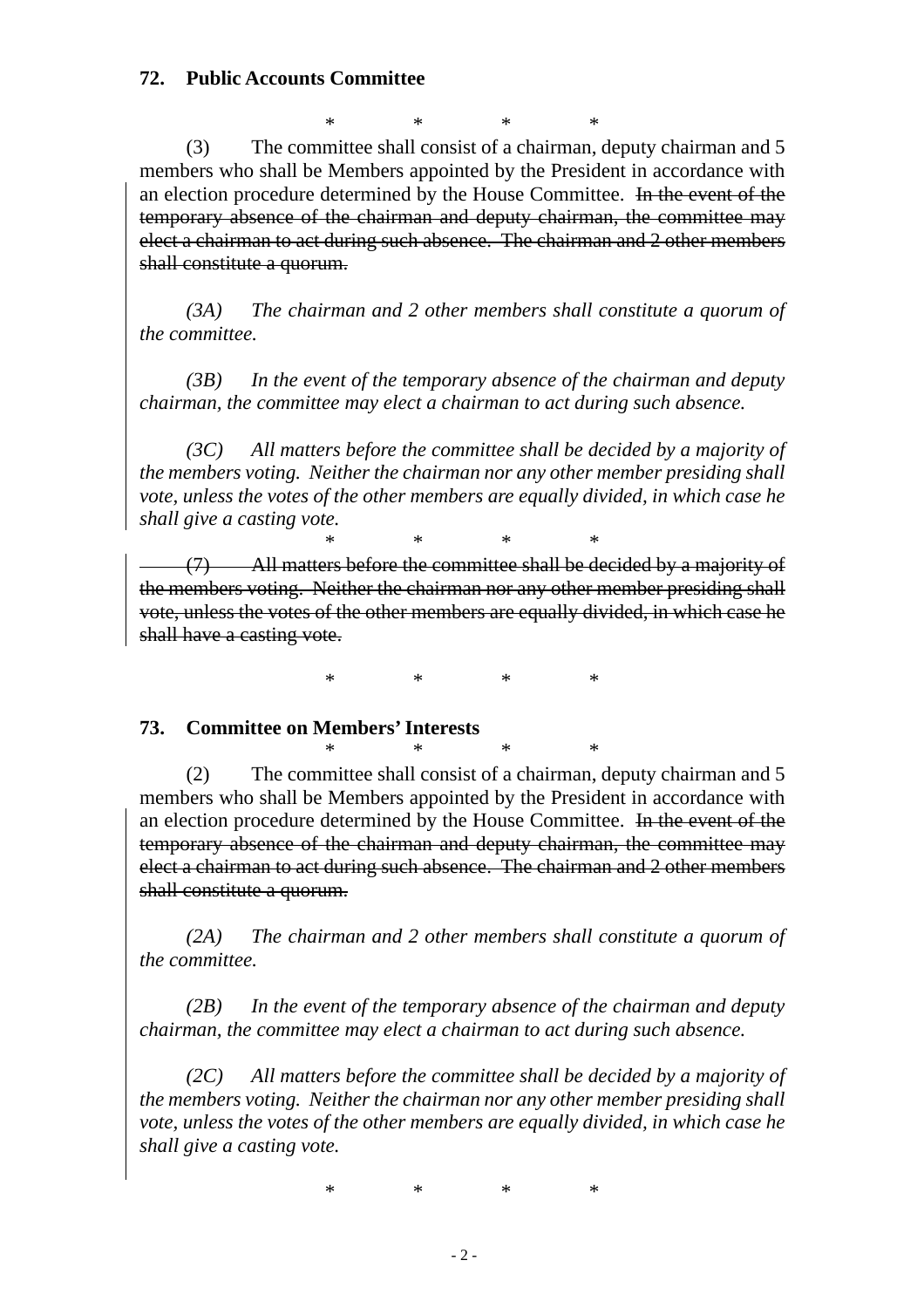(5) All matters before the committee shall be decided by a majority of the members voting. In the event that votes are equally divided, the chairman or other member presiding shall have a casting vote.

\* \* \* \*

### **73A. Investigation Committee**

 (1) An investigation committee required to be established under Rule 49B(2A) (Disqualification of Member from Office) shall consist of a chairman, a deputy chairman and 5 members who shall be Members appointed by the President in accordance with an election procedure determined by the House Committee. The mover of the motion under Rule 49B(1A), the Members jointly signing the motion, and the Member who is the subject of the motion shall not be appointed to the committee.

\* \* \* \* (3) The quorum of the committee shall be 5 members including the chairman.

\* \* \* \*

 (6) In the event of the temporary absence of the chairman and deputy chairman*,* the committee may elect a chairman to act during such absence. \* \* \* \*

 (9) Neither the chairman nor any other member presiding shall vote, unless the votes of the other members are equally divided in which case he shall have *give* a casting vote.

\* \* \* \*

#### **74. Committee on Rules of Procedure**

\* \* \* \* (2) The committee shall consist of a chairman, a deputy chairman and 10 members who shall be Members appointed by the President in accordance with an election procedure determined by the House Committee. The President may be invited to attend its meeting to advise on matters of practice and procedure relating to the Council. In the event of the temporary absence of the chairman and deputy chairman, the committee may elect a chairman to act during that absence. The chairman and 3 other members shall constitute a quorum.

 *(2A) The chairman and 3 other members shall constitute a quorum of the committee.* 

 *(2B) In the event of the temporary absence of the chairman and deputy chairman, the committee may elect a chairman to act during such absence.* 

 *(2C) All matters before the committee shall be decided by a majority of the members voting. Neither the chairman nor any other member presiding shall vote, unless the votes of the other members are equally divided, in which case he shall give a casting vote.* 

\* \* \* \*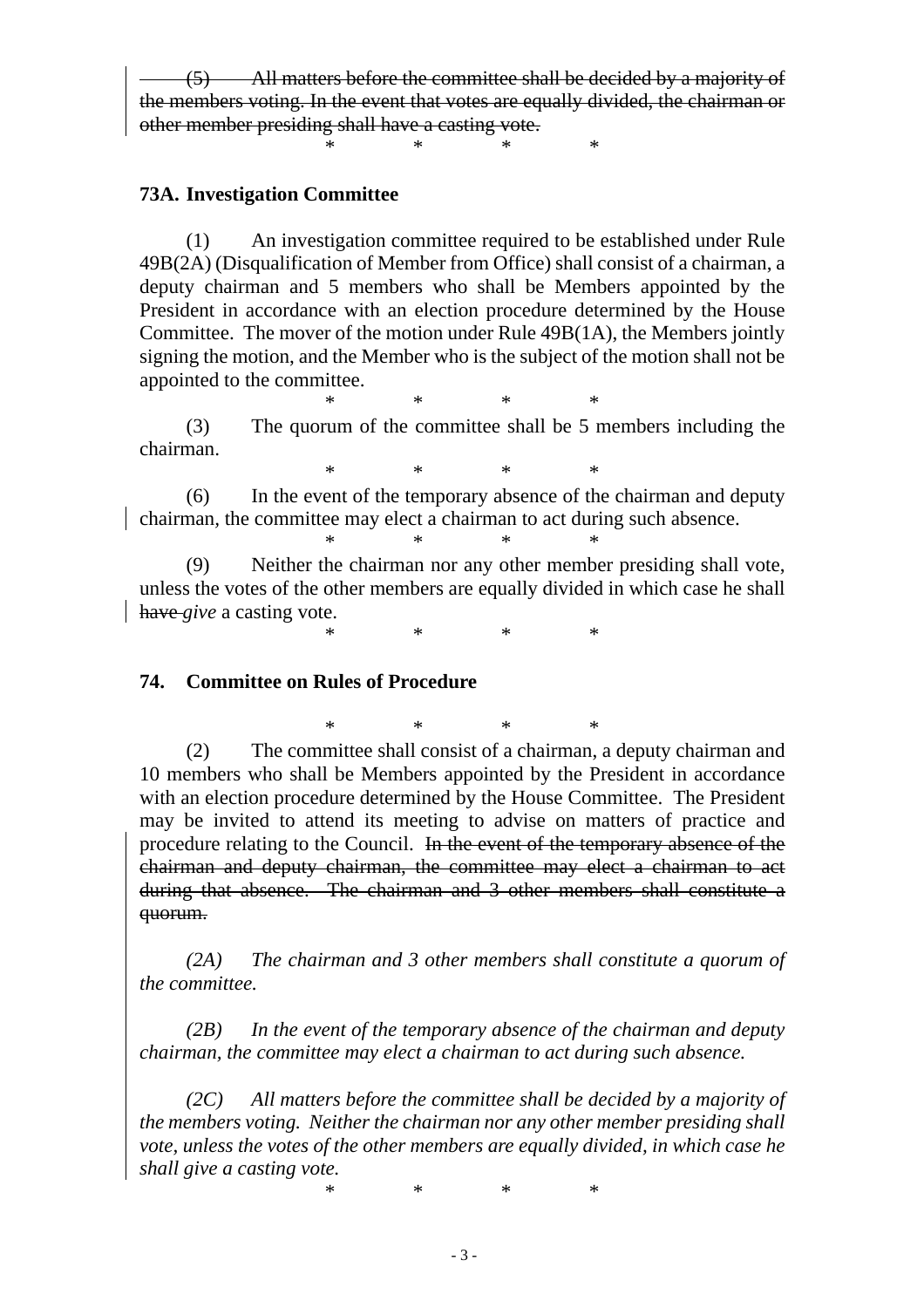(5) All matters before the committee shall be decided by a majority of the members voting. In the event that votes are equally divided, the chairman or other member presiding shall have a casting vote.

\* \* \* \*

### **75. House Committee**

 (1) There shall be a committee, to be called the House Committee, the members of which shall be all the Members other than the President.

\* \* \* \* (10) The committee shall decide the manner of consideration of any subsidiary legislation which is subject to the provisions of sections 34 and 35 of the Interpretation and General Clauses Ordinance (Cap. 1).*the following matters:*

- *(a) any subsidiary legislation, whether or not such subsidiary legislation is subject to the provisions of sections 34 and 35 of the Interpretation and General Clauses Ordinance (Cap. 1);*
- *(b) any other instrument made under any Ordinance; or*
- *(c) any draft of subsidiary legislation or instrument referred to in paragraph (a) or (b).*

\* \* \* \* (12) The committee may appoint subcommittees for the purpose of assisting the committee in the performance of its functions under subrules (10) and (11).

 (12A) 20 members, including the chairman, shall form a quorum of the committee. All matters for the decision of the committee or its subcommittees shall be decided by a majority of the members voting. *(L.N. 177 of 2005)*

 *(12AA) All matters for the decision of the committee or its subcommittees shall be decided by a majority of the members voting.* 

 (12B) The chairman of, or any other member presiding at, the committee or its subcommittees (other than those appointed under subrule (12) for the purpose of assisting the committee in the consideration of subsidiary legislation *a matter* referred to in subrule (10)) shall not vote, unless the votes of the other members are equally divided in which case he shall have *give* a casting vote. *(L.N. 177 of 2005)*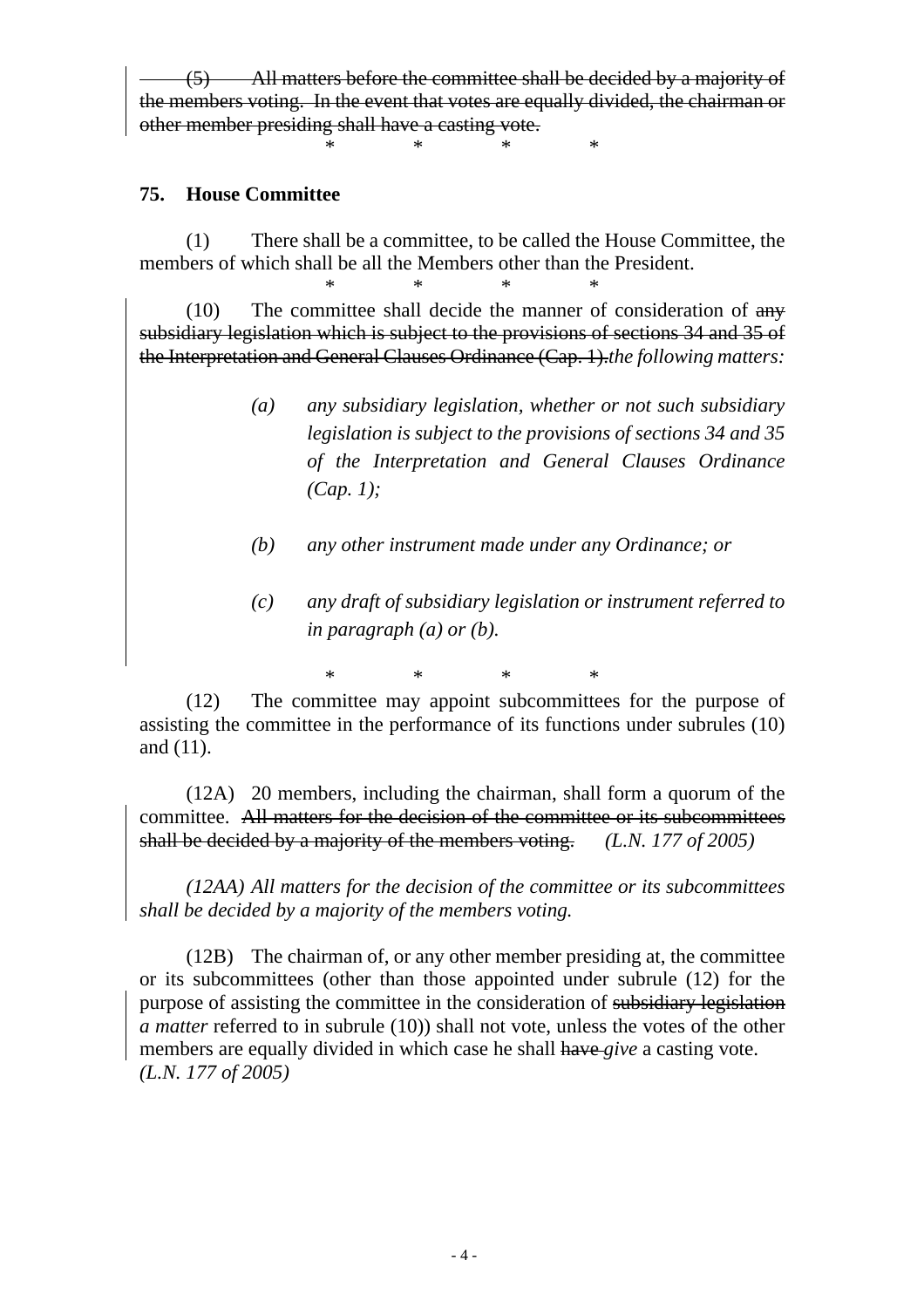(12C) The chairman of, or any other member presiding at, a subcommittee appointed under subrule (12) for the purpose of assisting the committee in the consideration of subsidiary legislation *a matter* referred to in subrule (10) shall have an original vote but not a casting vote. *(L.N. 177 of 2005)*

(12D) If the chairman or the member presiding wishes to exercise his original vote on a matter before a subcommittee referred to in subrule (12C), the vote shall only be exercised at the same time as other members of the subcommittee exercise their votes; otherwise, he shall be regarded as having given up his right to vote on the relevant matter. *(L.N. 177 of 2005)*

 (12E) Notwithstanding the provisions in subrules (12B) and (12C), the chairman or the member presiding, as the case may be, shall have both an original vote and a casting vote in the election of the chairman or deputy chairman of the committee or its subcommittees. *In the event that two or more nominees receive the same highest number of valid votes in such election, the chairman or the member presiding, as the case may be, shall give his casting vote. (L.N. 177 of 2005)*

\* \* \* \*

#### **76. Bills Committees**

\* \* \* \* (8) All matters for the decision of a Bills Committee or its subcommittees shall be decided by a majority of the members voting. The chairman or any other member presiding shall have an original vote but not a casting vote. *(L.N. 177 of 2005)* 

(8A) If the chairman or the member presiding wishes to exercise his original vote on a matter before a Bills Committee or its subcommittees, the vote shall only be exercised at the same time as other members of the Bills Committee or its subcommittees exercise their votes; otherwise, he shall be regarded as having given up his right to vote on the relevant matter. *(L.N. 177 of 2005)*

 (8B) Notwithstanding the provision in subrule (8), the chairman or the member presiding, as the case may be, shall have a casting vote in addition to his original vote in the election of the chairman or deputy chairman of a Bills Committee or its subcommittees. *In the event that two or more nominees receive the same highest number of valid votes in such election, the chairman or the member presiding, as the case may be, shall give his casting vote. (L.N. 177 of 2005)*

\* \* \* \*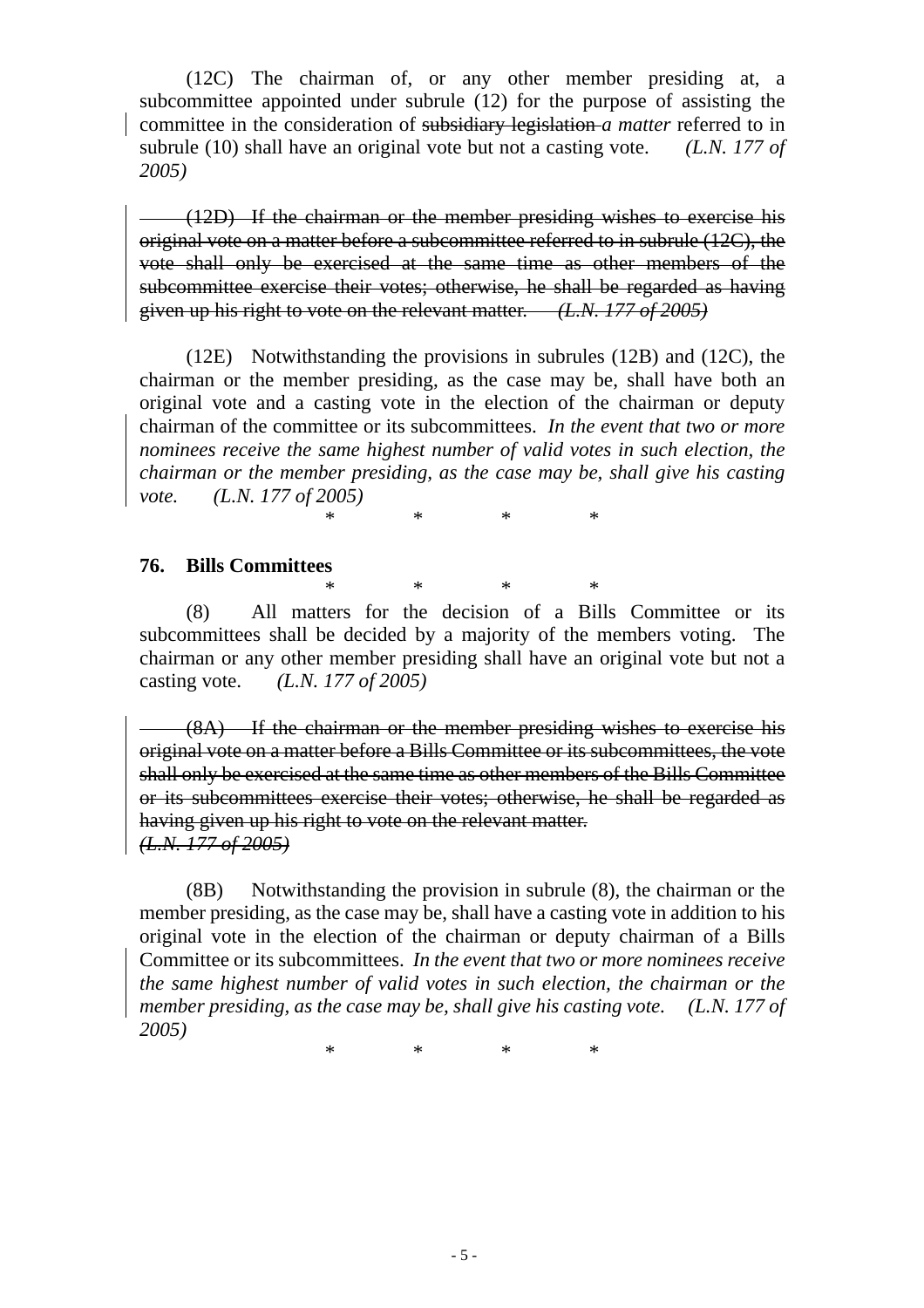\* \* \* \*

 (5) The chairman of a Panel shall be elected by the Panel from among its members. The Panel may also elect a deputy chairman. In the event of the temporary absence of the chairman or any deputy chairman*,* the Panel may elect a chairman to act during such absence. The chairman and deputy chairman of a Panel shall hold office until the election of the chairman and deputy chairman of the Panel in the session next following that for which they were elected.

\* \* \* \*

 (13) All matters for the decision of a Panel, a subcommittee appointed under subrule (9) or a joint subcommittee appointed under subrule (9A), and all matters for decision at a joint meeting referred to in subrule (10) shall be decided by a majority of the members voting. The chairman or any other member presiding shall have an original vote but not a casting vote. Such voting shall not be binding on any Member, whether in Council, in a committee of the whole Council or in the House Committee. *(L.N. 177 of 2005)* 

(13A) If the chairman or the member presiding wishes to exercise his original vote on a matter before a Panel, a subcommittee, a joint subcommittee or a joint meeting referred to in subrule (13), the vote shall only be exercised at the same time as other members of the Panel, subcommittee, joint subcommittee or joint meeting exercise their votes; otherwise, he shall be regarded as having given up his right to vote on the relevant matter. *(L.N. 177 of 2005)*

 (13B) Notwithstanding the provision in subrule (13), the chairman of, or the member presiding at, a Panel, a subcommittee appointed under subrule (9), a joint subcommittee appointed under subrule (9A) or a joint meeting referred to in subrule (10), as the case may be, shall have a casting vote in addition to his original vote in the election of its chairman or deputy chairman. *In the event that two or more nominees receive the same highest number of valid votes in such election, the chairman or the member presiding, as the case may be, shall give his casting vote. (L.N. 177 of 2005)* 

\* \* \* \*

### **78. Select Committees**

 (1) The Council may appoint one or more select committees to consider matters or bills which the Council may refer to the committee. *(L.N. 107 of 1999)*

 (2) The President shall decide the size of every select committee and shall appoint the chairman, deputy chairman and members thereof, taking into account the recommendations of the House Committee.